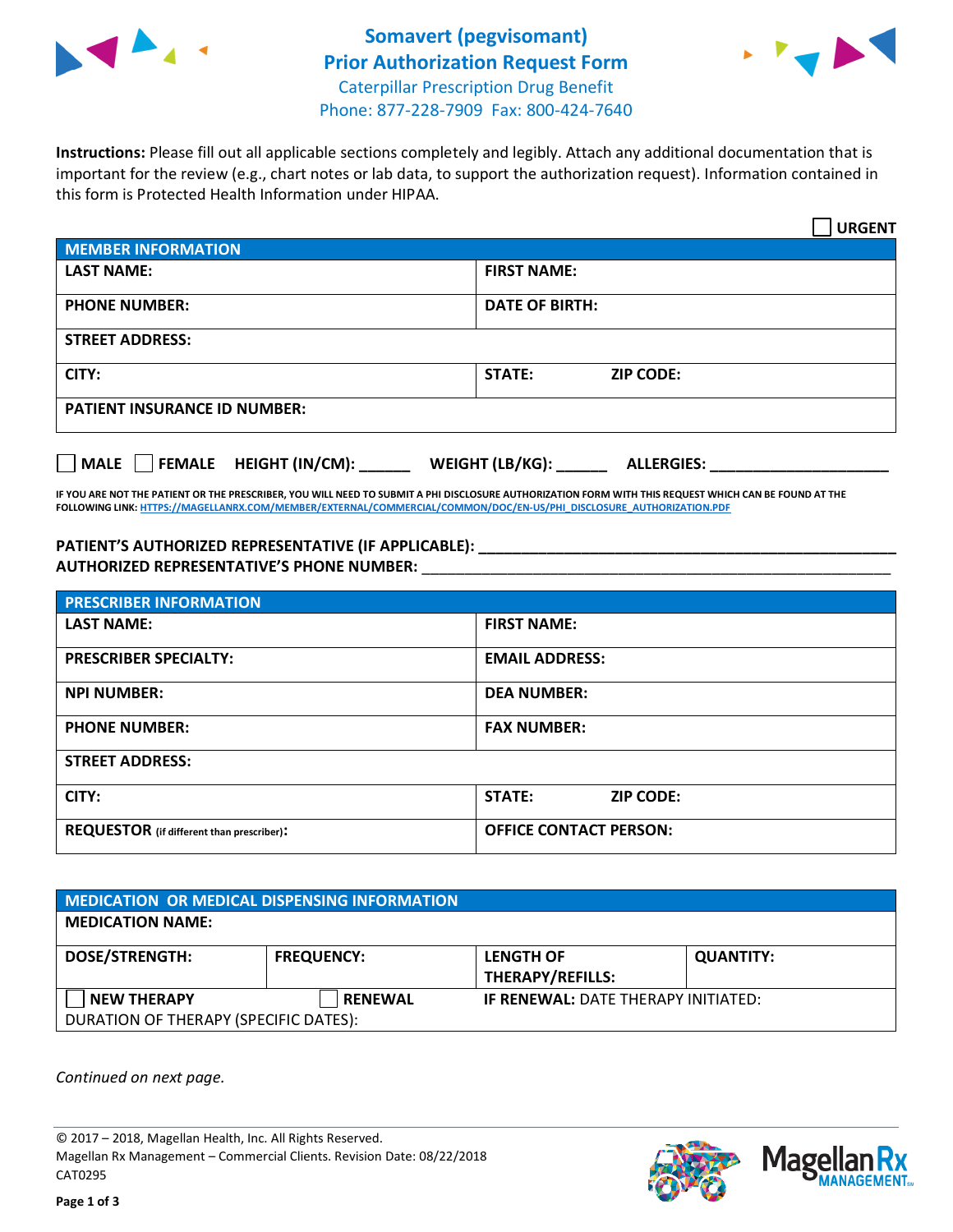



| <b>MEMBER'S LAST NAME:</b> NAME                                                                                                                                                                                                                                                            | <b>MEMBER'S FIRST NAME:</b>                                        |                                                       |  |  |  |
|--------------------------------------------------------------------------------------------------------------------------------------------------------------------------------------------------------------------------------------------------------------------------------------------|--------------------------------------------------------------------|-------------------------------------------------------|--|--|--|
|                                                                                                                                                                                                                                                                                            | 1. HAS THE PATIENT TRIED ANY OTHER MEDICATIONS FOR THIS CONDITION? | YES (if yes, complete below)<br><b>NO</b>             |  |  |  |
| <b>MEDICATION/THERAPY (SPECIFY</b><br>DRUG NAME AND DOSAGE):                                                                                                                                                                                                                               | <b>DURATION OF THERAPY (SPECIFY</b><br>DATES):                     | <b>RESPONSE/REASON FOR</b><br><b>FAILURE/ALLERGY:</b> |  |  |  |
| <b>2. LIST DIAGNOSES:</b>                                                                                                                                                                                                                                                                  |                                                                    | <b>ICD-10:</b>                                        |  |  |  |
| □ Acromegaly<br>□ Other diagnosis: ____________________ICD-10__________________________________                                                                                                                                                                                            |                                                                    |                                                       |  |  |  |
| 3. REQUIRED CLINICAL INFORMATION: PLEASE PROVIDE ALL RELEVANT CLINICAL INFORMATION TO SUPPORT A<br>PRIOR AUTHORIZATION.                                                                                                                                                                    |                                                                    |                                                       |  |  |  |
| <b>Clinical Information:</b><br><b>Initial Request:</b><br>Has the patient had an inadequate response to one of the folowing? Please check which one and submit<br>documentation.<br>□ Surgery<br>□ Radiation Therapy<br>$\Box$ Dopamine agonist (e.g. bromocriptine, cabergoline) therapy |                                                                    |                                                       |  |  |  |
| Does patient have an absolute contraindication to all of the following; surgery, radiation therapy, dopamine<br>therapy? $\square$ Yes $\square$ No Please submit full rationale.                                                                                                          |                                                                    |                                                       |  |  |  |
| Does patient have a history of failure, absolute contraindication or intolerance to generic octreotide(Sandostatin)?<br>$\square$ Yes $\square$ No Please submit full rationale.                                                                                                           |                                                                    |                                                       |  |  |  |
| Renewal:<br>Please submit documentation of patient having a positive clinical response to Somavert therapy.                                                                                                                                                                                |                                                                    |                                                       |  |  |  |
| Are there any other comments, diagnoses, symptoms, medications tried or failed, and/or any other information the<br>physician feels is important to this review?                                                                                                                           |                                                                    |                                                       |  |  |  |
|                                                                                                                                                                                                                                                                                            |                                                                    |                                                       |  |  |  |
| Please note: Not all drugs/diagnosis are covered on all plans. This request may be denied unless all required<br>information is received.                                                                                                                                                  |                                                                    |                                                       |  |  |  |
|                                                                                                                                                                                                                                                                                            |                                                                    |                                                       |  |  |  |